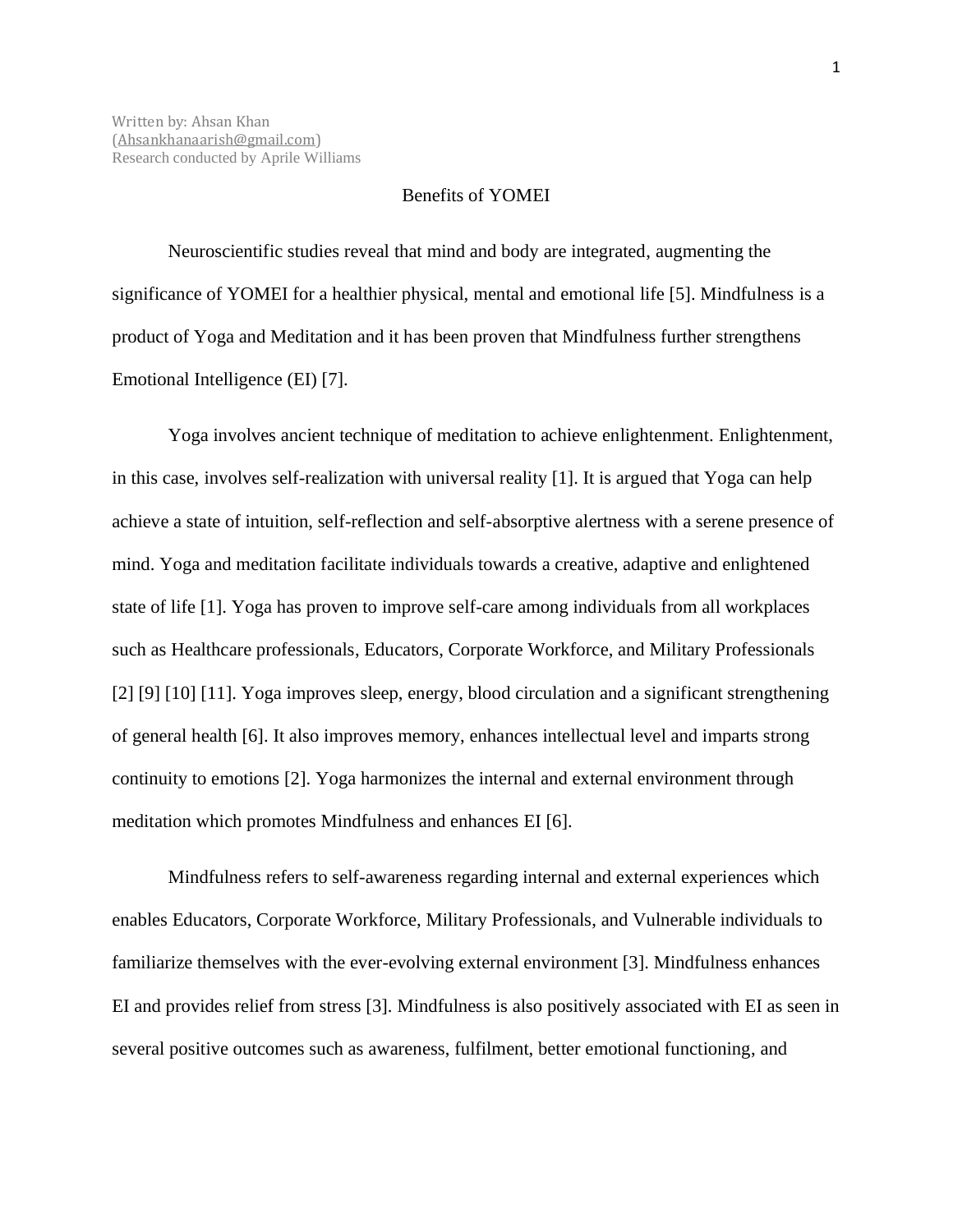emotional recognition of others. [4]. Examining from the EI perspective, Mindfulness enhances EI which enables us to link our thoughts, feeling and behavior [5].

As mentioned earlier, Mindfulness and EI are improved and enhanced with Yoga. EI can be explained as the ability to process and analyze own and others' emotions [6]. It is attributed to Mindfulness which increases self-awareness, self-reflection and self-realization [7]. There are five components of EI which are empathy, self-awareness, self-regulation, motivation and social skills [7]. EI equips us with the ability to recognize our and others' emotions and it also helps us in managing social demands [8]. Emotional Intelligence facilitates creativity and adaptation to external social environment through self-reflection and emotional strength.

The above-mentioned logical discourse describes how Yoga and Meditation translates several benefits for human health in the form of emotional, mental, physical and psychological well-being. It is now known that Mindfulness and Emotional Intelligence stems from Yoga and Meditation through self-realization, unification with the external environment and emotional recognition. YOMEI (Yoga, Mindfulness & Emotional Intelligence) can potentially revolutionize human life by improving physical, mental, psychological and emotional health.

## References

[1] V. Deshmukh, "Neuroscience of Meditation", *The Scientific World JOURNAL*, vol. 6, pp. 2239-2253, 2006. Available: 10.1100/tsw.2006.353

[2] S. Farina, E. Minerva, J. Glunt and L. Bernardo, "Introducing Mindfulness Practices for Self-Care", *Journal for Nurses in Professional Development*, vol. 34, no. 4, pp. 194-198, 2018. Available: 10.1097/nnd.0000000000000456.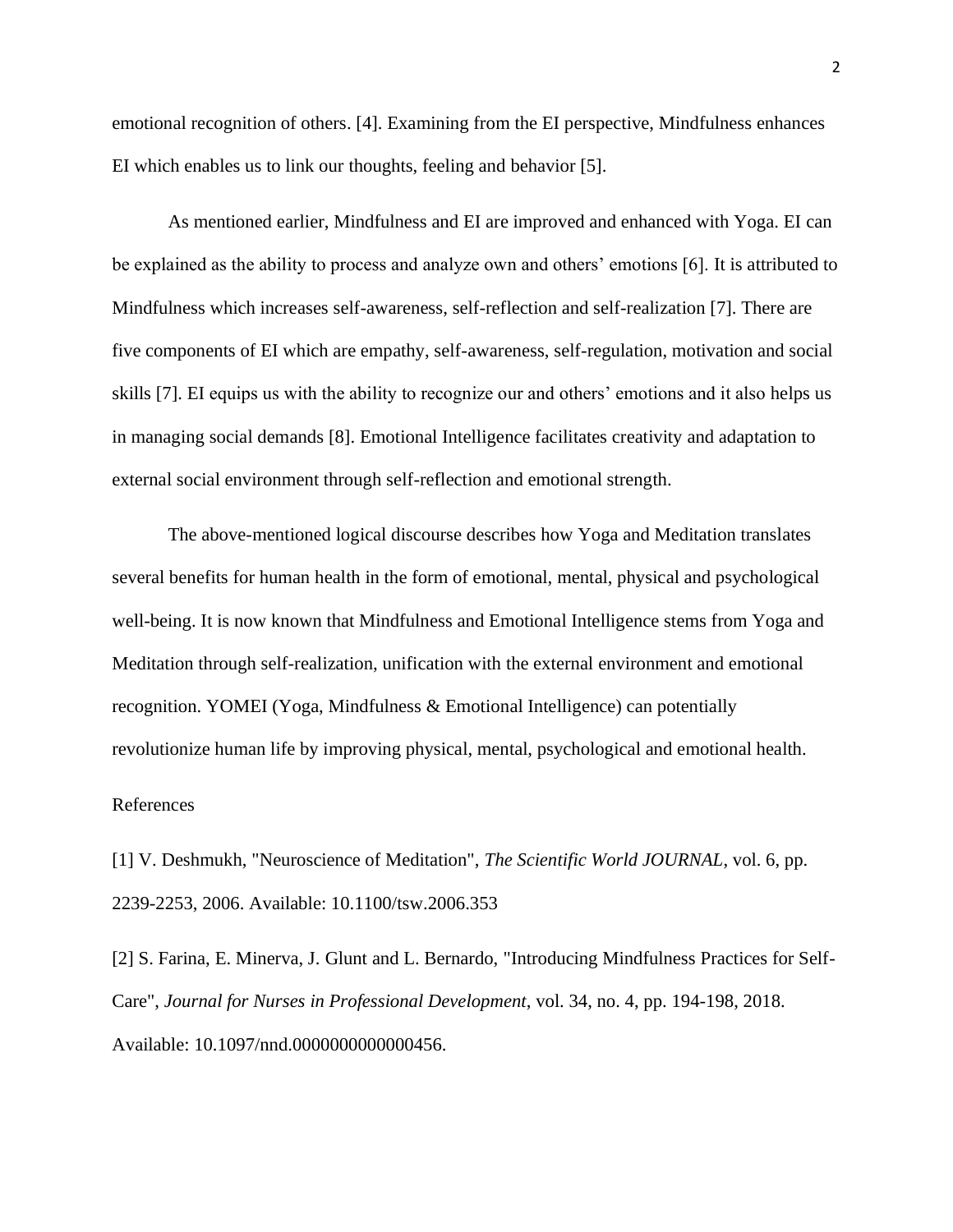[3] X. Bao, S. Xue and F. Kong, "Dispositional mindfulness and perceived stress: The role of emotional intelligence", *Personality and Individual Differences*, vol. 78, pp. 48-52, 2015. Available: 10.1016/j.paid.2015.01.007

[4] C. Miao, R. Humphrey and S. Qian, "The relationship between emotional intelligence and trait mindfulness: A meta-analytic review", *Personality and Individual Differences*, vol. 135, pp. 101-107, 2018. Available: 10.1016/j.paid.2018.06.051

[5] M. Chapman-Clarke, "Why mindfulness at work matters – the 'reboot' for emotional intelligence development", *Development and Learning in Organizations: An International Journal*, vol. 31, no. 2, pp. 1-4, 2017. Available: 10.1108/dlo-10-2016-0097.

[6] Joseph C, Mamman & Kamath P, Sreenivas (2019). Yoga and Emotional Intelligence.

[7] R Snell, "Mindfulness and Yoga Bind Naturally with |Compliance", *Journal of Healthcare Compliance,* pp. 27-32, 2019.

[8] Ackley, "Emotional intelligence: A practical review of models, measures, and applications.", *Consulting Psychology Journal: Practice and Research*, vol. 68, no. 4, pp. 269-286, 2016. Available: 10.1037/cpb0000070

[9] Alexakos et al., "Mindfulness and discussing "thorny" issues in the classroom", *Cultural Studies of Science Education*, vol. 11, no. 3, pp. 741-769, 2016. Available: 10.1007/s11422-015- 9718-0

[10] R. Boyatzis, D. Good and R. Massa, "Emotional, Social, and Cognitive Intelligence and Personality as Predictors of Sales Leadership Performance", Journal of Leadership &